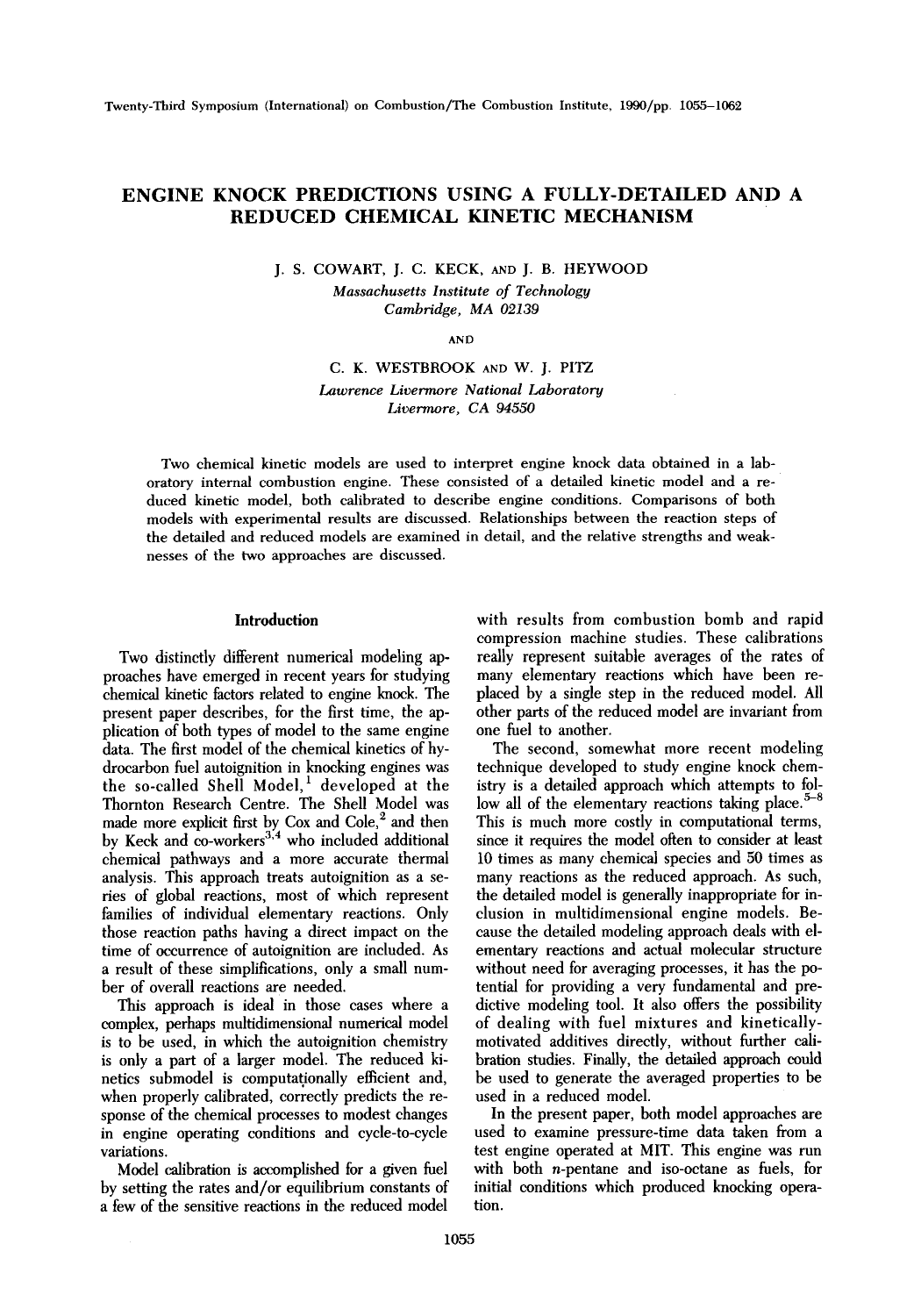## **Reduced Chemical** Kinetic Model

The nineteen reactions included in the reduced kinetic model are listed in Table I along with Arrhenius parameters for the equilibrium and rate constants. An essential feature of this model is its ability to reproduce two-stage hydrocarbon ignition characteristics in the high pressure and low temperature region. 3 Some of the species, including OH, Oz, HO2, HOOH, and to some extent the fuel RH, are "real" chemical species, while others, like R and RO2, represent families or groups of species. Similarly, reactions 9 and 10 and their rate expressions are taken directly from detailed modeling studies of hydrogen oxidation, while most of the other reactions represent families of reactions. Values of parameters in Table I are based on experimental data and estimates made by Benson<sup>9</sup> and are the same as those used previously by Hu and Keck.<sup>3</sup> Forward and reverse rate constants  $k^+$  and  $k^-$  are related to the equilibrium constant K by detailed balancing.

 $\overline{H}$ u and Keck<sup>3</sup> found that the simplest and most

rational way to include the effects of variations in fuel size and structure in this reduced mechanism was to adjust the equilibrium constant of reaction 3 (the isomerization reaction for the alkylperoxy radical) by changing the forward rate constant  $k_3^*$ . The reverse rate expression  $k_3^-$  and the rates of all other reactions in the model are expected to be relatively insensitive to fuel type and are kept constant. As also observed in the detailed reaction mechanism, rates of isomerization of these radicals do indeed depend rather strongly on the size and structure of the fuel molecule, and this fact, combined with the observed sensitivity of the reduced model to variations in this reaction rate, made it a convenient means of calibrating the model for different fuels.

## **Detailed** Chemical Kinetic **Model**

The numerical model used in this study is the HCT code,<sup>12</sup> which solves the coupled kinetics and energy equations. The chemical kinetic reaction

| <b>TABLE I</b>                                                                                                    |
|-------------------------------------------------------------------------------------------------------------------|
| Chemical kinetic model                                                                                            |
| Arrhenius parameters for the equilibrium constant $K = A \exp(-E/RT)$ and rate constants $k^+ = A^+$              |
| $\exp(-E^+/RT)$ for <i>n</i> -pentane and iso-octane oxidation at 700 $\lt T \lt 1300$ K. The rate parameters are |
| given in cm <sup>3</sup> -mole-sec-kcal units. Sensitivity results are given for iso-octane autoignition.         |

| <b>Reaction</b>                  |                             |                  |                  |            |           |                |          | $\Delta H_{300^{\circ}}$ log A E log A <sup>+</sup> E <sup>+</sup> log A <sup>-</sup> E <sup>-</sup> $\Delta$ (°CA) |
|----------------------------------|-----------------------------|------------------|------------------|------------|-----------|----------------|----------|---------------------------------------------------------------------------------------------------------------------|
| 1. RH + $O_2 = R + HO_2$         | 46.4                        | 1.5              |                  | 46.0 13.5  |           | 46.0 12.0      | $\bf{0}$ | $-1.0$                                                                                                              |
| 2. $R + Q_2 = RQ_2$              | $-31.0$ $-1.4$ $-27.4$ 12.0 |                  |                  |            | 0.0       | 13.4 27.4      |          | 0.0                                                                                                                 |
|                                  |                             |                  |                  |            |           |                |          | $-1.2^*$                                                                                                            |
| 3. $RO2 = ROOH$ (iso-octane)     | 7.5                         | 0.0              |                  | $9.8$ 11.0 |           | 20.8 11.0 11.0 |          | $-0.2$                                                                                                              |
|                                  |                             |                  |                  |            |           |                |          | $-10.6^{\circ}$                                                                                                     |
| $(n$ -pentane $)$                | 7.5                         | 0.2 <sub>1</sub> |                  | 8.6 11.2   | 19.6      | 11.0           | 11.0     |                                                                                                                     |
| 4. ROOH + $O_2 = O_2RO_2H$       | $-31.0$                     | $-1.9$           |                  | 27.4 11.5  | 0.0       | 13.4           | 27.4     | $-0.3$                                                                                                              |
| 5. $O_3RO_3H = OROOH + OH$       | $-26.6$                     |                  |                  | 11.3       | 17.0      |                |          | $-0.2$                                                                                                              |
| 6. OH + RH = $R + H2O$           | $-23.5$                     |                  |                  | 13.3       | 3.0       |                |          | 0.0                                                                                                                 |
| 7. OROOH $=$ OH $+$ ORO          | 43.0                        |                  |                  | 15.6       | 43.0      |                |          | 0.0                                                                                                                 |
| 8. $R + Q_2 = HO_2 + C = C$      | $-13.5$                     |                  | $0.0 -13.5$ 11.5 |            | 6.0       | 11.5           | 19.5     | 0.6                                                                                                                 |
| 9. $HO_2 + HO_2 = HOOH + O_2$    | $-38.5$                     |                  |                  | 12.3       | $\bf 0.0$ |                |          | $-0.1$                                                                                                              |
| 10. HOOH + $M = 2OH + M$         | 51.4                        |                  |                  | 17.1       | 46.0      |                |          | $-9.2$                                                                                                              |
| 11. ORO $=$ R'CHO + R"O          | 8.5                         |                  |                  | 14.0       | 15.0      |                |          | 0.0                                                                                                                 |
| 12. $RO_2 + HO_2 = ROOH + O_2$   | $-38.5$                     |                  |                  | 12.0       | 0.0       |                |          | 0.1                                                                                                                 |
| 13. ROOH = OH + R'CHO + C = C    | $-3.0$                      |                  |                  | 14.4       | 31.0      |                |          | $-0.3$                                                                                                              |
| 14. $RO2 + R'CHO = ROOH + R'CO$  | $-0.6$                      |                  |                  | 11.45      | - 8.6     |                |          | 0.0                                                                                                                 |
| 15. $RO_2 + RH = R + ROOH$       | 8.0                         | 1.1              |                  | 8.0 11.2   | 16.0      | 10.1           | 8.0      | 0.0                                                                                                                 |
| 16. $HO_2 + R'CHO = HOOH + R'CO$ | $-0.6$                      |                  |                  | 11.7       | 8.6       |                |          | 0.0                                                                                                                 |
| 17. $HO_2 + RH = R + HOOH$       | 8.0                         | 0.9              |                  | 8.0 11.7   | 16.0      | 10.8           | 8.0      | $^{-1.2}$                                                                                                           |
| 18. $HO_2 + C = C = E$ pox + OH  | $-0.23$                     |                  |                  | 10.95      | 10.0      |                |          | 0.0                                                                                                                 |
| 19. $R + R = RH$                 | $-85.0$                     |                  |                  | 13.2       | 0.0       |                |          | 0.1                                                                                                                 |

NOTE: ROOH is grouped with OROOH and R'CO is grouped with R"O. "Only the forward rate constant,  $k^*$ , was multiplied by 2.0.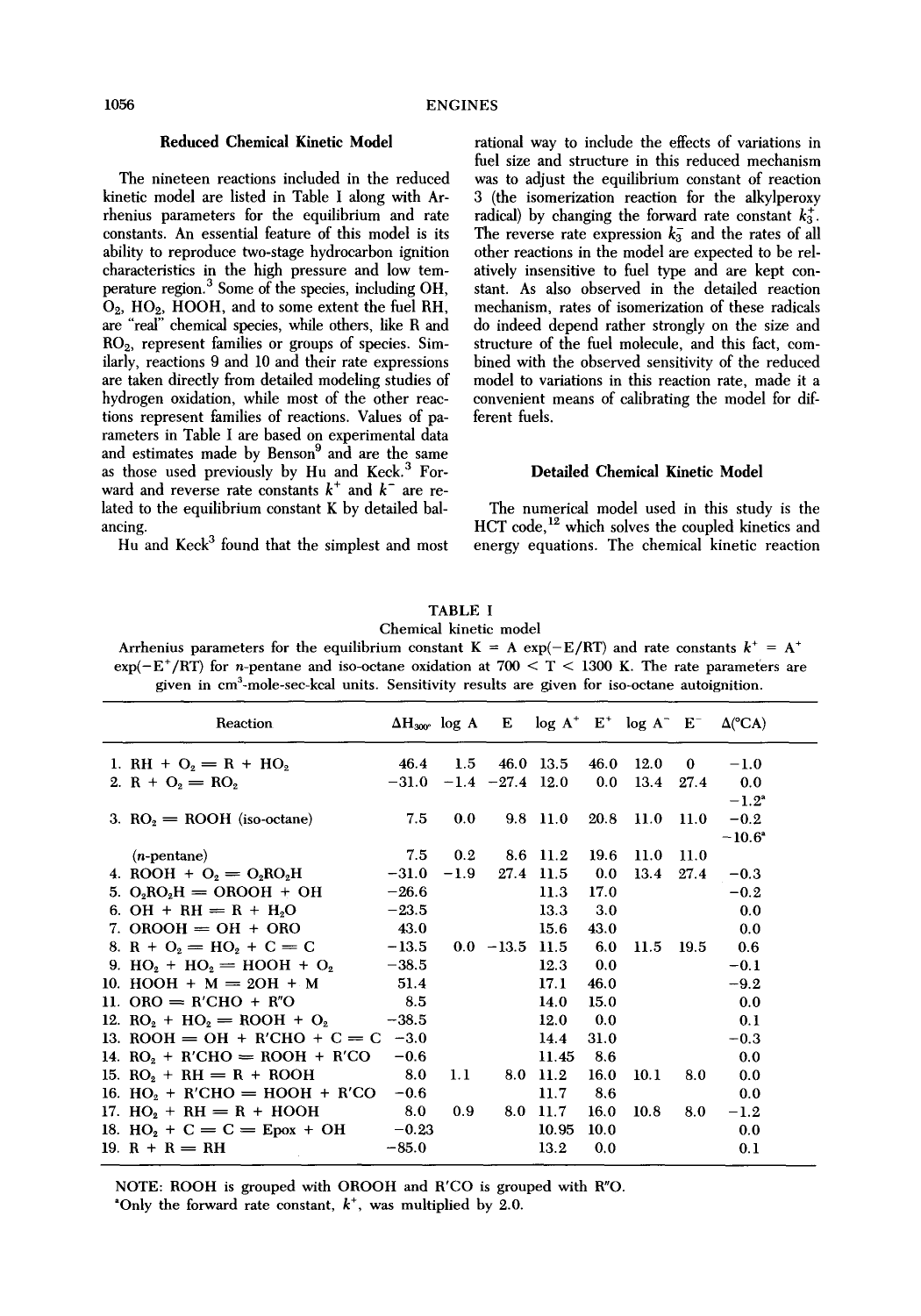mechanism used in the present work was based on previous studies of oxidation of large hydrocarbon fuel molecules, particularly n-heptane, n-octane, and iso-octane.<sup>5,7,15</sup> This mechanism consists of  $324$ species and  $1303$  reactions<sup>14</sup> and is too extensive to be included here.

The detailed reaction mechanism includes initiation reactions, site-specific abstraction of H atoms for each type of fuel molecule, consumption of the resulting alkyl radicals, and oxidation of the smaller hydrocarbon fragments, particularly olefins, to final products. Under engine knock conditions, addition of  $O<sub>2</sub>$  to alkyl radicals, followed by alkylperoxy isomerization and formation of epoxide intermediates are also very important reaction sequences. Many of these steps have been included in earlier models for iso-octane, $5$  but no previous engine knock chemistry mechanism existed for n-pentane. A high temperature reaction mechanism for  $n$ -pentane<sup>15</sup> was extended to low temperature conditions to carry out the present computations, using principles discussed by Pollard<sup>11</sup> and implemented in our previous work.<sup>5,7</sup>

### **Experimental Equipment and Procedure**

The experimental engine data were obtained at MIT's Sloan Automotive Laboratory, using the Ricardo Hydra Mark III single-cylinder spark-ignition research engine with a 8.18:1 compression ratio. Further details on the combustion chamber configuration and the experimental equipment are given in References 4 and 14. The engine was operated at  $1500$  rpm, using iso-octane and *n*-pentane as fuels, with research octane numbers (RON) of 100 and 62, respectively. Ignition spark timing advance was 40° BTDC (Before Top Dead Center) for iso-octane and  $32^{\circ}$  BTDC for *n*-pentane, adjusted for both fuels to achieve knocking operation. In addition, with the very knock-resistant iso-octane, the intake fuel mixture was preheated, and the engine run at wide open throttle to promote knocking operation. With knock-prone n-pentane, the inlet mixture was not preheated, and the inlet pressure was reduced to roughly 0.6 atm, such that severe knock and engine damage would not occur.

Pressure was sampled at two rates, once per crank angle during most of the engine cycle, then at approximately I1 times per crank angle from slightly before top dead center to about thirty degrees after TDC during the combustion portion of the cycle. From hundreds of experimental engine cycle pressure histories, the crank angle at which knock occurred could be determined for knocking cycles, using a pressure jump criterion. It is this experimental knock point with which the predictions of **the** two chemical kinetic models are compared.

## Modeling **Knock Onset** in a Spark Ignition Engine

Smoothed pressure histories from the Ricardo engine were used to simulate the increase in pressure that the unburned gas experiences in the engine due to piston compression and burned gas expansion. In the models, the end gas is represented as a homogeneous fuel-air mixture that is compressed and expanded according to these smoothed pressure curves, and a resulting unburned gas temperature history is calculated. The knock occurrence criterion used in this study was a rate of temperature rise equal to  $6 \times 10^6$  K/sec. In this model, knock is assumed to be the result of homogeneous autoignition of the end gas. Heat transfer from the end gas to the wall and piston blowby are included only in the way they reduce the measured pressure used to compress the end gas.

All calculations were started at  $90^{\circ}$  BTDC in the compression stroke. The initial end-gas temperature, which is roughly equal to the wall temperature, is calculated by the equation of state,  $T =$  $pV/MR$ , where p, V, and m are measured quantities. Evaluation of the mass  $m$  requires a reliable value for the residual mass fraction from the previous cycle. A fast response (2 ms), flame ionization  $\rm{detector}^{16}$  with a sampling tube attached to the side of the spark plug provided estimates of 7 percent residual burned mass fraction at wide open throttle in the iso-octane experiments, and 20 percent at 0.6 atm inlet pressure in the n-pentane experiments. These values and the air and fuel mass flow rates were used to calculate the initial mass, m, which was then used to calculate the initial temperature from the equation of state. A change in the modeled residual fraction of 1% would change the initial temperature by approximately 6 K, corresponding to a noticeable change in knock prediction, The initial temperatures resulting from this analysis and used in this study were 492 K for isooctane and 444 K for n-pentane.

The residual gas fraction also affects the initial gas mixture composition. In the reduced model, the residual gas was simulated as a single inert constituent, while in the detailed model the residual burned gas was included as a mixture of CO, CO<sub>2</sub>,  $H_2$ ,  $H_2O$  and  $O_2$ .

To remove a bias towards forced ignition, **the**  pressure data were smoothed and the discontinuous changes in slope of the pressure records, which signal the occurrence of knock, were eliminated. This procedure is inexact and potential errors introduced thereby have been discussed previously by Green et al.<sup>10</sup> This practice essentially assumes that the measured pressure history results entirely from bulk gas combustion and is not influenced by heat release in the end gas. This is reasonably accurate for small end-gas mass fractions.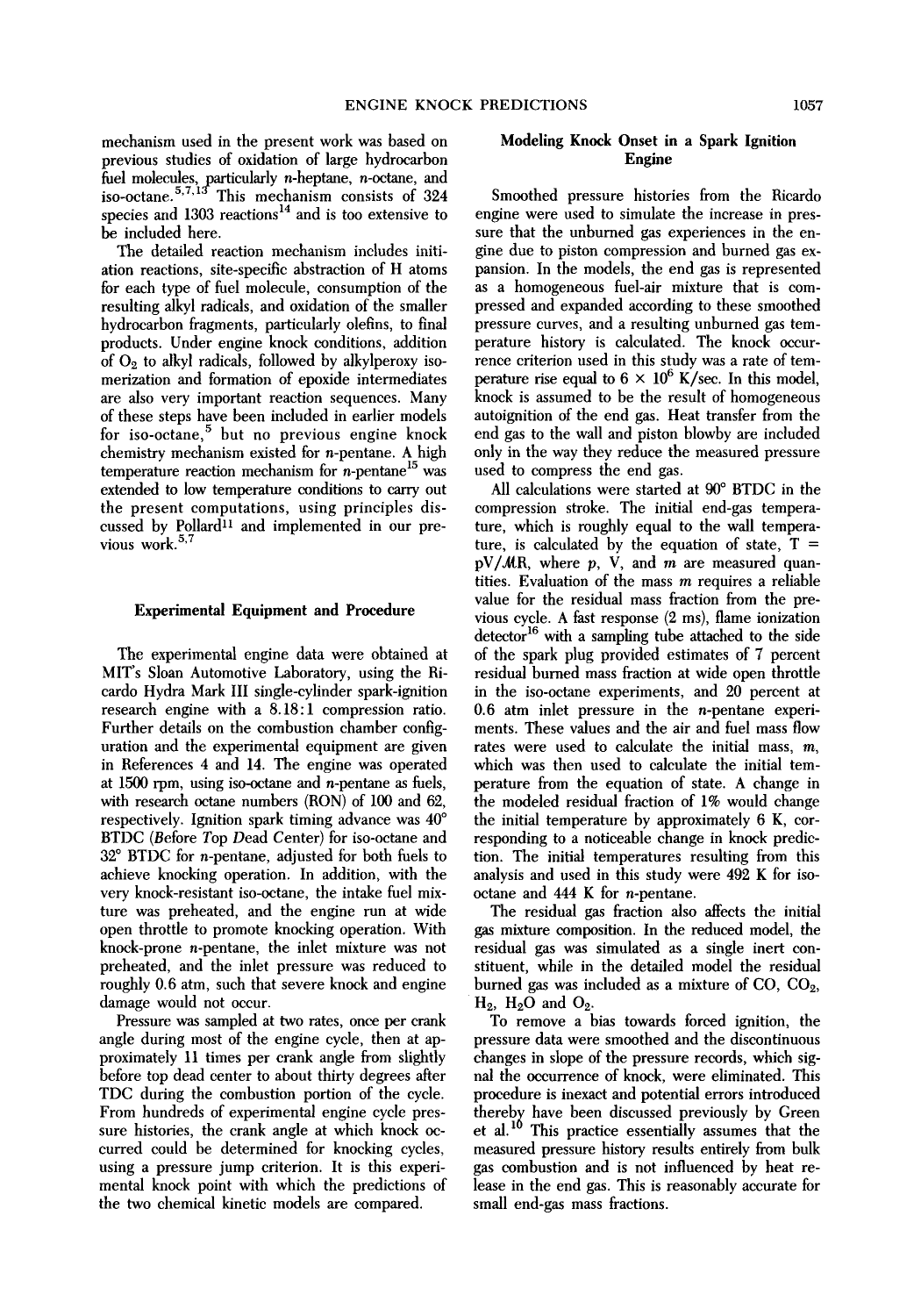As noted previously by Chun et al.,<sup>4</sup> cycle-to-cycle variations at fixed engine operation contributed considerably to variation in time of knock occurrence in this engine, with measured knock being observed at times from 0.5° BTDC to 5.5° ATDC for iso-octane and from  $8-20^{\circ}$  ATDC for *n*-pentane. This variability occurs, even though operating parameters such as air/fuel ratio, engine speed, spark timing, and initial temperature and pressure remain fixed for each fuel. Individual pressure histories over these ranges were then used to drive the kinetic models, using the same pressure histories for both models, and the computed times of knock occurrence were compared with the observed times.

### **Modeling Results**

#### *Iso-octane:*

Both models were used first to simulate the experimental results for iso-octane. In spite of the complexity of this fuel, previous studies by Hu and Keck<sup>3</sup> and by Chun et al.,<sup>4</sup> using the reduced kinetic model, and by Westbrook et al.<sup>5</sup> with a detailed kinetic model, simulated engine knock problems with iso-octane reasonably well,

Initial results for the reduced model, using rate expressions from Table I and values for  $A_3$  and  $E_3$ from Ref. 3, gave times of knock occurrence that were too late. The reduced model was recalibrated by decreasing the value of  $E_3^+$  from its initial value of 22.4 kcal/mole to a value of 20.8 kcal/mole and leaving the pre-exponential term  $A_3$  unchanged. The sensitivity of the computed results to variation in this rate was sufficient to accelerate the computed rate of autoignition to agree with the experiments. The resulting numerical predictions are summa- 1300 rized as the open circles in Fig. 1, showing good agreement between predicted and measured times 1200 of knock occurrence. Perfect agreement would place the computed results along the diagonal line. Also plotted on Fig. 1 are the results for the detailed model (solid circles). They are slightly later than the experimental observations.<br>It is important to recall the proced plotted on Fig. 1 are the results for the detailed model (solid circles). They are slightly later than the  $\frac{8}{5}$  <sup>1000</sup> experimental observations.

It is important to recall the procedure used orig- $\frac{8}{5}$   $\frac{900}{5}$ inally to calibrate the reduced model. Constant volume combustion bomb results were the major components in this calibration, conditions which can be quite far removed from those encountered in  $700$ knocking engines. The present results showed that calibration of the model from bomb results alone is <sup>600</sup> not sufficiently accurate to ensure reliable prediction of engine performance. The reduced model must be recalibrated for each fuel under engine conditions related to the problem of interest. However, only one pressure history from the large body of iso-octane engine data was needed to accomplish



FIG. 1. Predicted times of knock occurrence, plotted against experimentally measured values. Open symbols show reduced kinetic model results, and solid symbols show results from detailed kinetic model. The circles refer to iso-octane and the squares to  $n$ -pentane.

this calibration, so that all but one of the open circles in Fig. 1 represent predictive calculations with the reduced kinetic model.

Temperature and OH concentration profiles for one of the pressure histories are shown in Fig. 2, with results from the reduced model shown as the dashed curve and results from the detailed model as the solid curve. The profiles indicate two-stage ignition behavior common to such problems. The



FIG. 2. Temperature and OH concentration histories when iso-octane is the fuel. The dashed curves refer to the reduced model and the solid curves to the detailed kinetic model.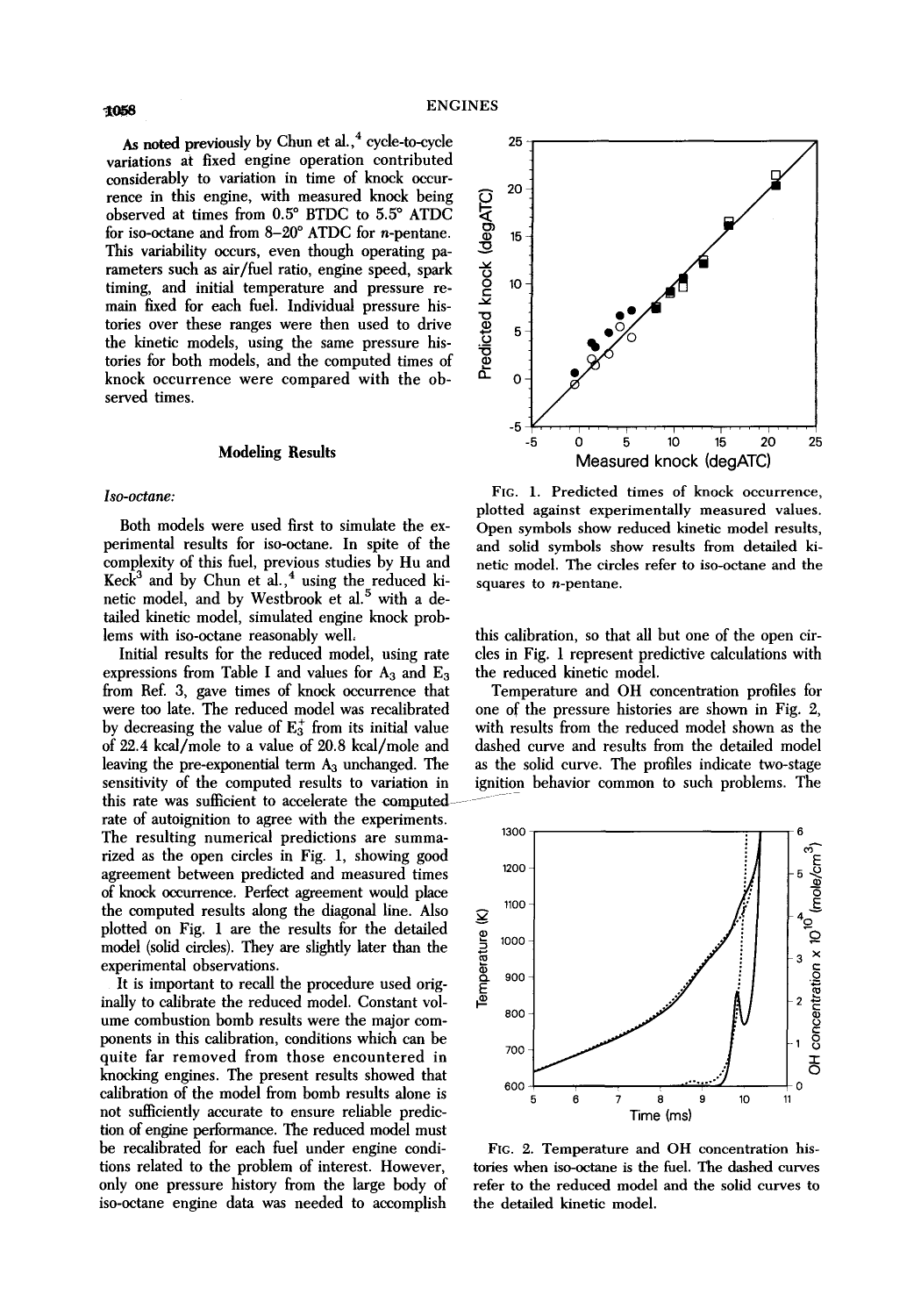OH profile is shown since OH is the primary radical that consumes the fuel and intermediate species and produces heat release through formation of water. This heat release raises the end-gas temperature and furthers the progress of the end gas towards autoignition.

#### *n-Pentane:*

The second set of engine data treated n-pentane as the fuel. This fuel, with its octane value of 62 RON, is qualitatively much different from isooctane. In the reduced model, the original value<sup>3</sup> of  $E_3^+$  was reduced slightly from 8.8 kcal/mole to 8.6 kcal/mole to obtain good agreement. As shown in Fig. 1, the reduced (open squares) and detailed (solid squares) models show excellent agreement with the experimental results. The squares are close to the diagonal line and reflect the correct slope.

## Relationships **Between Reduced and** Detailed Kinetic Models

Many of the reactions in the reduced model are taken directly from the detailed model. The elementary reactions 9 and 10 (Table I) are equivalent in both models. The initiation reaction 1 is also very comparable to the same step in a detailed model, and is important only for a very short period of time during the ignition time. The process of H-atom abstraction from the fuel, reactions 6, 15, and 17, are modeled closely on the same processes in the detailed model, with the reaction rates from the reduced model being approximately equal to the detailed H-atom abstraction steps.

A careful sensitivity analysis was carried out for the reduced reaction mechanism, in which each reaction rate was systematically varied, one at a time, by a factor of two, and the resulting autoignition records were compared with the results from the baseline model. The results of this comparison in the case of iso-octane are summarized in the last column of Table I, showing the difference in crank angle position  $(\Delta)$  at which knock was observed when the reaction rate was increased by a factor of two, compared to the time of knock occurrence in the baseline mechanism. A negative value of  $\Delta$  means that knock occurrence was moved to earlier times. The greatest sensitivity to a change in rate constant was found to be to reaction 10, the dissociation of HOOH to produce 2 OH radicals. An increase in rate of this reaction, which is explicitly based on the detailed reaction mechanism, resulted in a much earlier time of knock occurrence. Note that we assumed a low pressure limit rate expression for reaction 10 in both models. A recent review of Tsang<sup>20</sup> shows that this reaction does exhibit some fall-off behavior for pressures above 10 atm. Correcting for

fall-off, the rate is about 40% slower at 40 atm and 1000 K, typical conditions at which the fuel is rapidly consumed during autoignition.

Next highest in sensitivity is reaction 17, which adds to the production of HOOH. Increases in the rates of both reactions 10 and 17 result in a faster rate of OH production and earlier ignition times. Reaction 1 also has a significant degree of sensitivity, since production of  $HO<sub>2</sub>$  radicals leads to the production of more OH radicals. There is no computed sensitivity to the rate of reaction 2, although it is the key step in the production of OH through alkylperoxy isomerization. The reason for this apparent insensitivity is the fact that, in this model, this step is closely equilibrated. In the sensitivity analysis, both the forward and reverse reaction rates were doubled, so the equilibrium constants were unaffected. However when the equilibrium constant of reaction 2 was doubled (by modifying the forward rate constant), a large sensitivity is indicated (Table I). The same procedure was followed for reaction 3, where only the forward rate constant was doubled. The sensitivity coefficient was  $-10.6$ , the largest observed, indicating why this equilibrium constant can be used as a sensitive calibration parameter in the reduced model.

In contrast, an increase in the rate of reaction 8 results in a later time of autoignition, since production of the stable intermediate species  $C=$ slows the rate of radical growth. The  $RO<sub>2</sub>$  isomerization sequence, starting with reaction 3, accelerates the rate of ignition, both from the direct isomerization of  $RO<sub>2</sub>$  and from the production and consumption of dihydroperoxy radical species. All of these trends are very similar to those observed for the detailed kinetic mechanism.

The principal structure-dependent steps in the reduced kinetic model are the alkylperoxy isomerizations, represented by reaction 3. This generic reaction can be compared directly with the detailed reactions which it is intended to simulate, as shown in Table II, where the rate parameters are given and evaluated at 900 K. The rate parameters are based on the work of Baldwin and Walker<sup>17</sup> and have been adjusted to agree with Slagle and Gutman R +  $O_2$ =R $O_2$  equilibrium constants.<sup>18,19</sup> The reverse rates are based on thermochemistry from Pollard.<sup>11</sup>

For the pentylperoxy radicals, five elementary isomerization steps are shown, but only the last two of these contribute significantly to the detailed model simulation, due to the high activation energy bartiers (i.e., 30 and 26.5 kcal/mole) of the other three paths and the lower concentration of the  $3C_5H_{11}O_2$ radical. These higher energy barriers are due to the high strain energies involved in the ring-like transition state when an H atom is abstracted from the  $\alpha$  site, adjacent to the site at which the molecular oxygen is attached. In contrast, the fifth isomeri-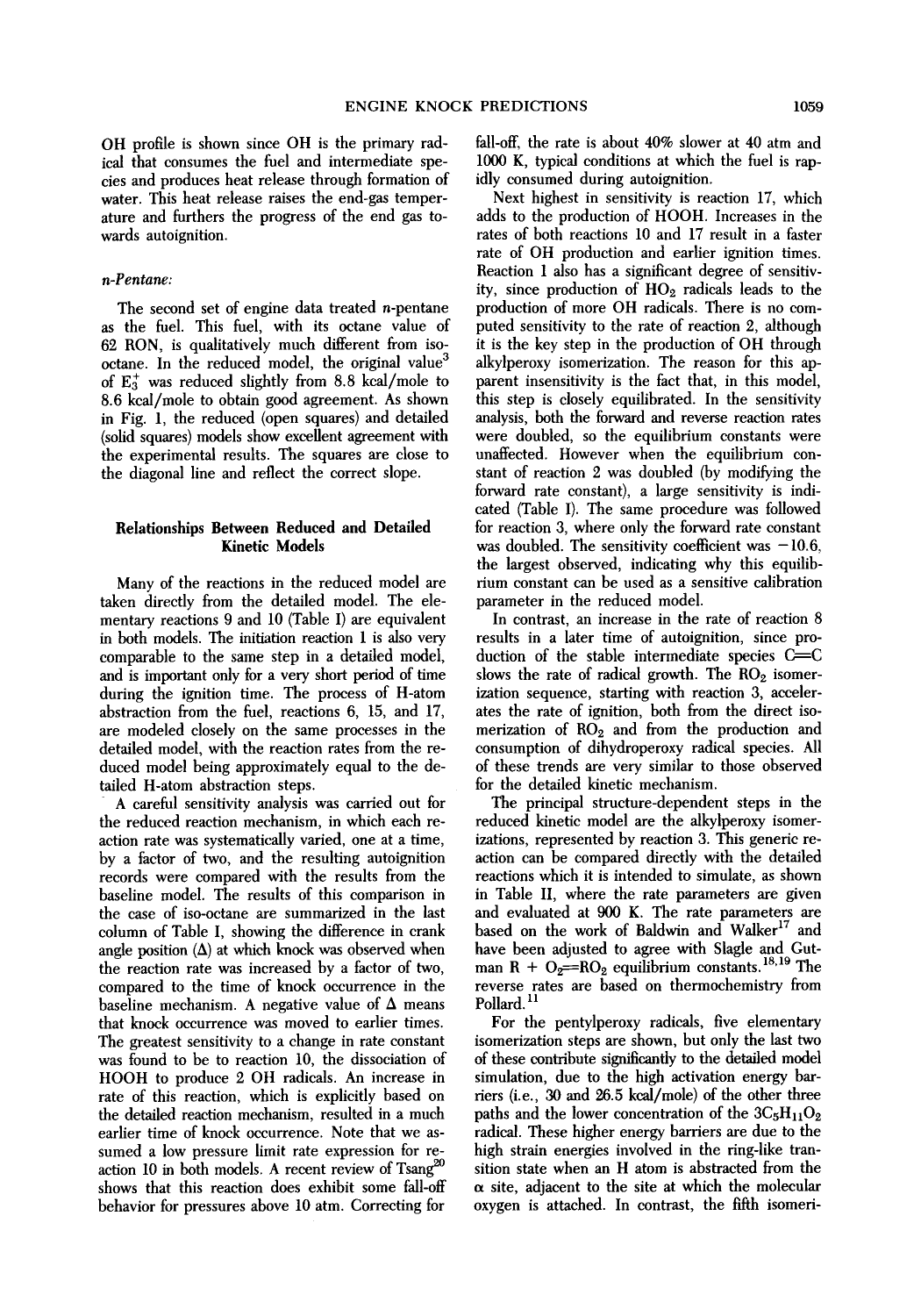| Reaction                                    | $A^+$<br>$sec^{-1}$    | $E^+$<br>kcal/mole | $k^+$ (900 K)<br>$sec^{-1}$ |
|---------------------------------------------|------------------------|--------------------|-----------------------------|
| n-Pentane:                                  |                        |                    |                             |
| $ROo \rightarrow ROOH$ (reduced model)      | $1.585 \times 10^{11}$ | 21.06              | $2.8 \times 10^{6}$         |
| $1C2H11O2 \rightarrow 1C5H10OOH-2$          | $1.5 \times 10^{11}$   | 26.5               | $5.5 \times 10^{4}$         |
| $2CsH11Os \rightarrow 2CsH10OOH-1$          | $2.9 \times 10^{11}$   | 30.0               | $1.5 \times 10^{4}$         |
| $3C_5H_{11}O_2 \rightarrow 3C_5H_{10}OOH-2$ | $3.0 \times 10^{11}$   | 26.5               | $1.0 \times 10^5$           |
| $2C_5H_{11}O_2 \rightarrow 2C_5H_{10}OOH-4$ | $1.2 \times 10^{11}$   | 23.4               | $2.4 \times 10^{5}$         |
| $1C_5H_{11}O_2 \rightarrow 1C_5H_{10}OOH-4$ | $2.0 \times 10^{11}$   | 21.5               | $1.2 \times 10^{6}$         |
| Iso-octane:                                 |                        |                    |                             |
| $RO2 \rightarrow ROOH$ (reduced model)      | $1.0 \times 10^{11}$   | 22.4               | $8.9 \times 10^5$           |
| $aCsH17O2 \rightarrow aCsH16OOH-3$          | $1.0 \times 10^{11}$   | 17.9               | $4.5 \times 10^{6}$         |
| $dC_5H_1O_2 \rightarrow dC_5H_{10}OOH-1$    | $2.0 \times 10^{11}$   | 23.0               | $5.2 \times 10^5$           |
| $dC_5H_1O_2 \rightarrow dC_5H_{10}OOH-3$    | $1.2 \times 10^{11}$   | 23.4               | $2.5 \times 10^5$           |

| <b>TABLE II</b>                                                                                                          |  |  |  |  |  |  |  |  |  |  |
|--------------------------------------------------------------------------------------------------------------------------|--|--|--|--|--|--|--|--|--|--|
| Selected RO <sub>2</sub> isomerization reactions in <i>n</i> -pentane and iso-octane reaction mechanisms, including rate |  |  |  |  |  |  |  |  |  |  |
| parameters. Right-hand column shows rate expression evaluated at 900 K.                                                  |  |  |  |  |  |  |  |  |  |  |

Note that the number preceeding the  $RO<sub>2</sub>$  and ROOH species name refers to the site where the  $O<sub>2</sub>$ is attached and the terminal number on the ROOH species name refers to the position of the H-atom internally abstracted. The "a" refers to one of the nine logically identical, primary sites on one end of the iso-octane molecule and the "d" refers to one of the six logically identical, primary sites on the other end.

zation reaction,  $1C_5H_{11}O_2=1C_5H_{10}OOH-4$  involves a 7-membered ring transition state and the  $2C_5H_{11}O_2=2C_5H_{10}OOH-4$  reaction involves a 6membered ring, both of which have low or zero strain energy barriers.

We can illustrate the structural features of the  $1C_5H_{11}O_2$  isomerization reactions as follows:

O  
\n
$$
O = 2 \t 3 \t 4 \t 5
$$
\n
$$
H - C - C - C - C - C - 5
$$
\n
$$
H = 2 \t 3 \t 4 \t 5
$$

in which the numerals 2-5 indicate logically distinct H atoms in the alkylperoxy radical. The product  $1C_5H_{10}OOH-4$  indicates that one of the H atoms labeled '4' in this diagram has been transferred to the free site at the O atom. The now-empty "4' site is available for further addition of molecular oxygen as in reaction 4 of the reduced model (Table I), or the same product can decompose, leaving an OH radical as in reaction 13. The detailed model includes these and other paths as well, all of which can depend on structural factors.

As the size of the n-alkane fuel molecule increases from n-butane to n-pentane and eventually to n-octane, three important trends affect the overall rate of isomerization in the detailed model.<sup>7,11</sup> First, the fraction of isomerization paths which are free of strain energy barriers increases rapidly; second, the number of H atoms accessible to internal

abstraction increases; and third, the ratio of H atoms in the fuel molecule bound at primary sites, with their greater bond energy and lower rate of abstraction, to those bound at weaker secondary sites decreases. All three factors lead to faster isomerization as the molecule size increases; these factors are ultimately reflected in the reduced kinetic mechanism by a gradual reduction in  $E_3$  and  $E_3^+$ with increasing molecule size. $3,4$ 

The isomerization reactions for iso-octane are also shown in Table II. Only the three fastest isomerization reactions in the detailed model are shown. The reaction in the reduced model has a lower overall rate than for n-pentane. However, the corresponding reactions from the detailed kinetic model are at least as fast for iso-octane as they were for n-pentane. In fact, the first of the detailed reactions for iso-octane in Table II is considerably faster than any of the steps for n-pentane. Schematically, this fast reaction can be indicated as the internal abstraction of the '3' H atom located at the tertiary site in iso-octane,

$$
\begin{array}{ccccccccc}\n & & & & & & 1 & & 4 \\
 & & H & 1 & C & 1 & 2 & 4 & C & 4 & 4 \\
\cdot & O & O & C & - & C & - & C & - & C & - & C & 4 \\
 & & H & 1 & C & 1 & 2 & 3 & 4 & 4 \\
 & & & & & & & 1\n\end{array}
$$

Since this involves a relatively unstrained 7 membered intermediate ring structure, and the H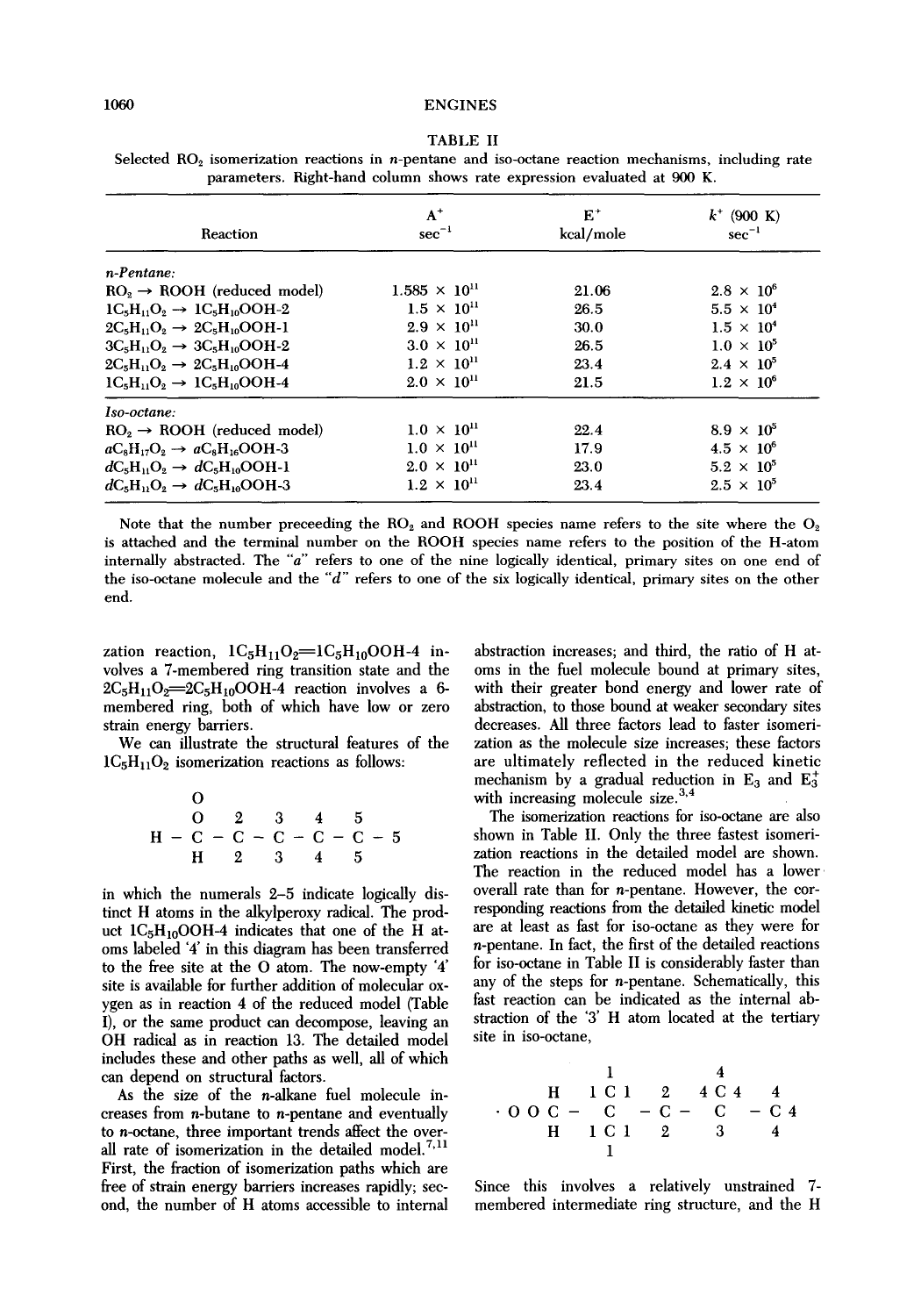atom being abstracted is a weakly bound H atom, the process ought to be rapid, and the detailed model results reflect that fact. However, the detailed model also shows clearly that, once this internal H atom transfer is complete, the subsequent addition of another  $O_2$  at the '3' site is relatively unimportant. This is due to the fact that molecular oxygen is bound less strongly at tertiary sites<sup>7</sup> than at primary and secondary sites, and the equilibrium for the addition of the second  $O_2$  molecule at the tertiary site lies strongly to the dissociation side, rather than the adduct side. As a result, reaction paths leading to dihydroperoxide species and the large amounts of OH radicals produced during that process are suppressed in the detailed model in a natural way.

The reduced model, however, assumes through reaction 4 that formation of dihydroperoxide species and subsequent production of OH from reactions 5 and 7 are independent of fuel size and structure, leaving all of the structural factors to be incorporated into  $k_3^+$ . Therefore, to inhibit chain branching for iso-octane, the reduced model changes the overall influence of these processes by altering the rate of  $RO<sub>2</sub>$  isomerization.

Another difference between the reduced and detailed models is the omission in the reduced model of reactions of the type  $R \rightarrow$  Olefin + R'. This generic reaction corresponds to a large set of reactions in the detailed model and becomes increasingly important at high temperatures in removing active R radicals by converting them to smaller, relatively inactive R' radicals, resulting in longer ignition delay times. Incorporation of this reaction in the reduced model and an investigation of its sensitivity would be highly desirable and is currently in progress.

A final comment relates to the comparable computing costs for the two models. The detailed model required from 10 to 30 CPU minutes per pressure history on a CRAY-XMP computer, while the reduced model requires only a few seconds on the same computer to complete a comparable engine cycle.

#### **Conclusions**

The ultimate goal of both of these combustion modeling efforts is the development of a reliable and physically sound means of interpreting experimental data and a tool for predicting the response of a combustion system to variations in operating conditions. The above results have shown that, under controlled conditions, both models can interpret and predict experimental results. The reduced model required calibration using engine data, but was very economical in computer resources. The detailed model did not require additional calibration to simulate engine knock data, but was computationally expensive. The present results apply only to two pure fuels, and extensions of these models to mixtures of fuels are under consideration for future study.

#### *Acknowledgments*

The computational portion of this work was supported by the U.S, Department of Energy, Division of Energy Conversion and Utilization Technologies, and was carried out by the Lawrence Livermore National Laboratory under the auspices of the U.S. Department of Energy under contract No. W-7405-ENG-48. The experimental work was sponsored by the MIT Sloan Automotive Laboratory's Consortium for Engine Research. Member companies supporting this effort were: Ford Motor Company, Chrysler Corporation, Peugeot Societe Anonyme, and Regie Nationale des Usines Renault.

#### **REFERENCES**

- 1. KIRSCH, L. J., AND QUINN, C. P.: J. Chem. Phys. 82, 459 (1985).
- 2. Cox, R. A., AND COLE, J. A.: Comb. Flame 60, 109 (1985).
- 3. Hu, H., AND KECK, J. c.: SAE paper No. 872110 (1987).
- 4. CHUN, K. M., HEYWOOD, J. B., AND KECK, J. C.: Twenty-Second Symposium (International) on Combustion, p. 455, The Combustion Institute, Pittshurgh, 1989.
- 5. WESTBROOK, C. K., WARNATZ, J., AND PITZ, W. J.: Twenty-Second Symposium (International) on Combustion, p. 893, The Combustion Institute, Pittsburgh, 1989.
- 6. LEPPARD, W.: Comb. Sci. Teeh. 43, 1 (1985).
- 7. WESTBROOK, C. K., AND PITZ, W. J.: SAE Trans. Section 7, 96, 559 (1988), paper No. 872107.
- 8. WARNATZ, J.: Numerical Simulation of Ignition Processes. Paper presented at the Third International Conference on Numerical Combustion, Antibes, France, May 1989.
- 9, BENSON, S. W.: Prog. Energy Comb. Sei. 7, 125 (1981).
- 10. GREEN, R. M., PARKER, C. D., Prrz, W. J., AND WESTBROOK, C. K.: SAE Trans. Section 4, 96 (1988), paper No. 870169.
- 11. POLLARD, R. T.: in Comprehensive Chemical Kinetics (C. H. Bamford and C. F. H. Tipper, Eds.), vol. 17, p. 249 (1977).
- 12. LUND, C. M.: HCT--A General Computer Program for Calculating Time-Dependent Phenomena Involving One-Dimensional Hydrodynamics, Transport, and Detailed Chemical Kinetics, Lawrence Livermore Laboratory report UCRL-52504, 1978.